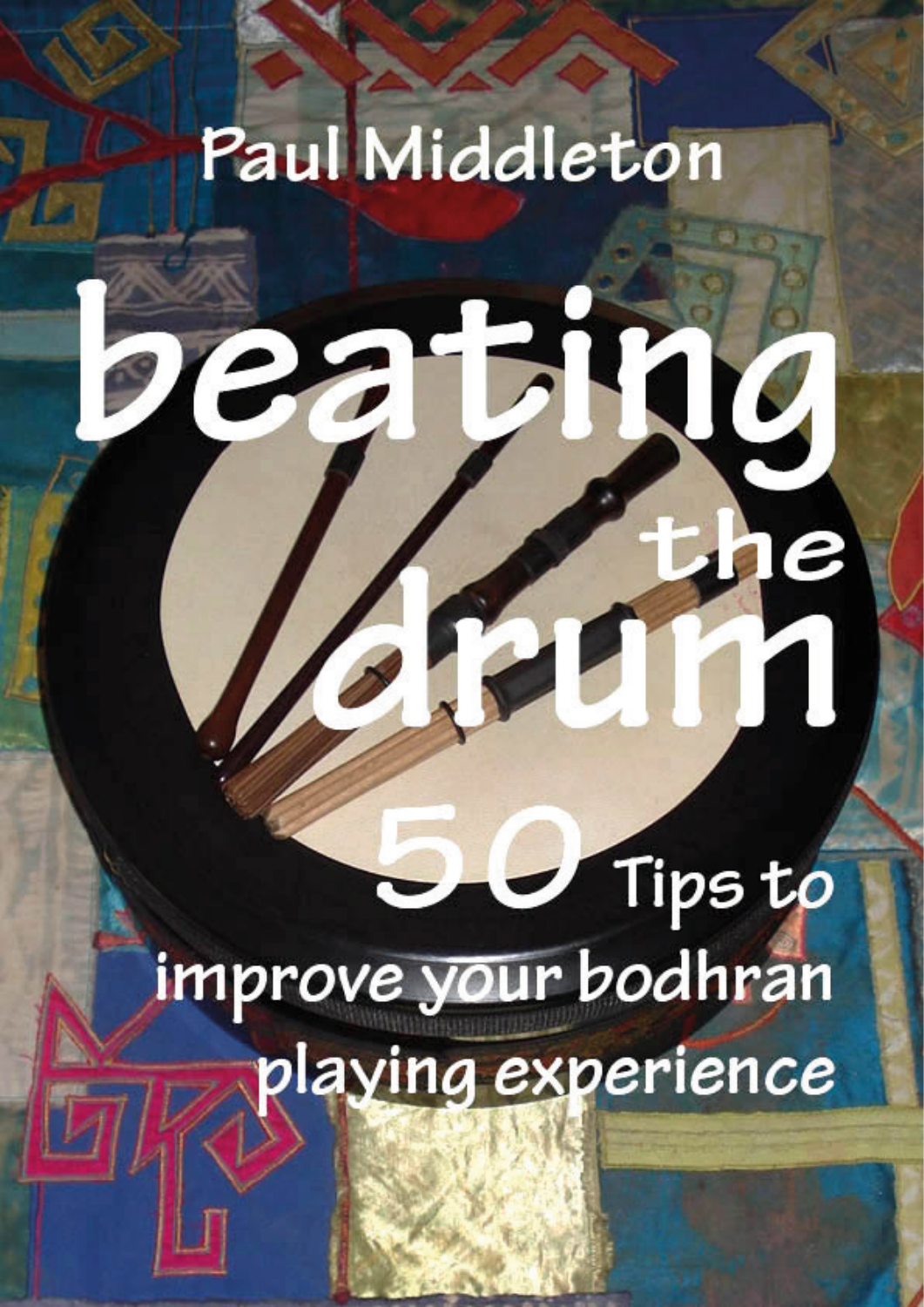Beating the drum

# **beating the drum 50 Tips to improve your bodhran playing experience**

### **Paul Middleton**

This .pdf version Copyright **©** Paul Middleton 2017

The right of Paul Middleton to be identified as the Author of this work has been asserted in accordance with the Copyrights, Designs and Patents Act 1988.

All rights reserved. No part of this publication may be reproduced, stored in or introduced into a retrieval system, or transmitted, in any form or by any means, electronic, mechanical, photocopying, recording or otherwise, without prior written permission of the author and publisher, except by a reviewer who may quote brief passages in a review. Any person who does any unauthorised act in relation to this publication may be liable to criminal prosecution and civil claims for damages.

> For other publications by Paul Middleton, see  **www.greatousebooks.com**

Typeset in 18pt Tekton Pro Designed and created in InDesign CC

*Any website links in this booklet are live, so you only have to click on them to go straight there! For details of the author see the end of the booklet.*

 $-1-$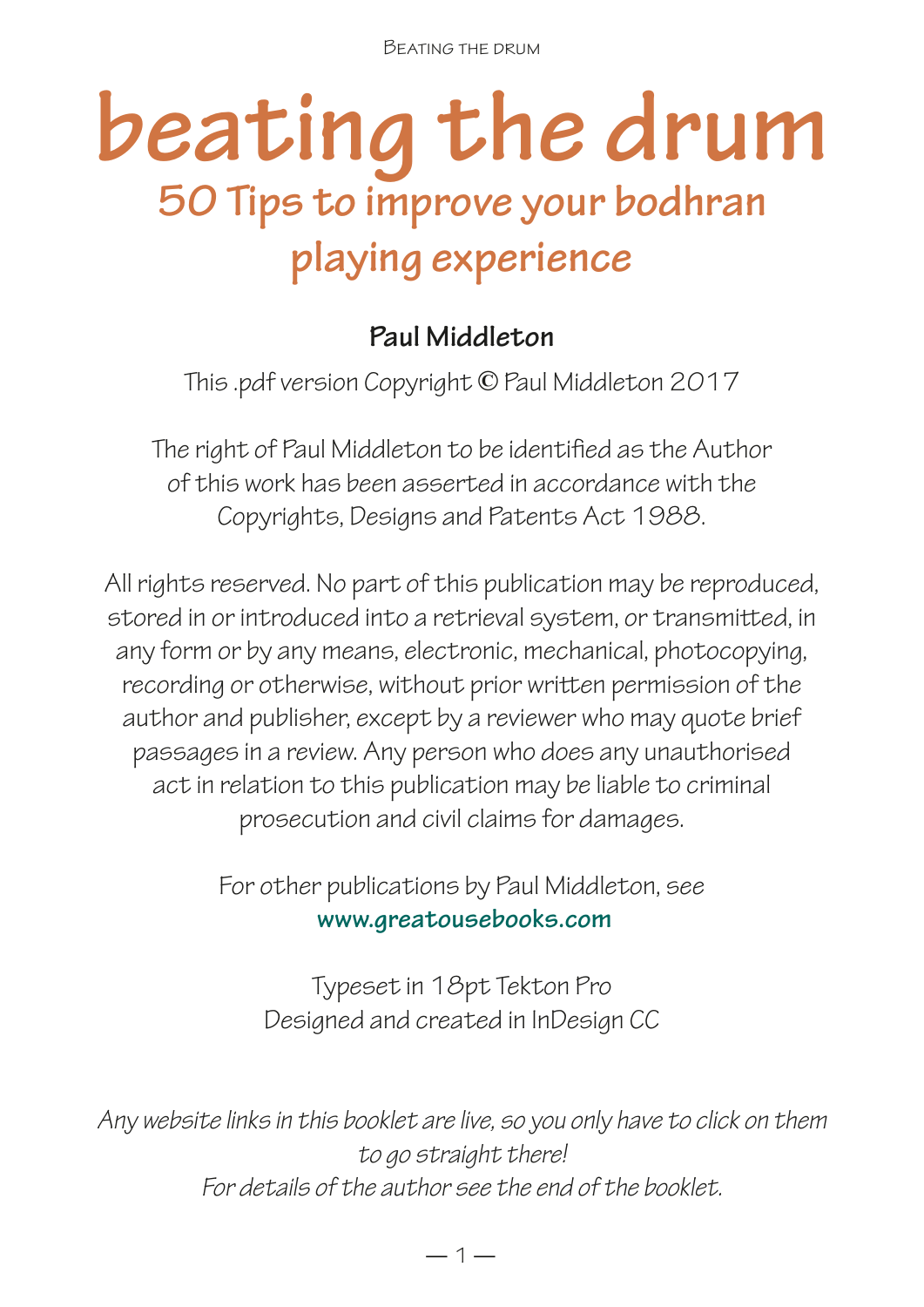#### **Introduction**

My name is Paul. I am 75 and have been playing the bodhran for many years. I have played in gigs, sessions, at festivals and in masterclasses. Watching and observing the dynamics of music played by a diverse group of people has always fascinated me. And then I slowly realised that maybe there was a need for a booklet outlining the responsibilities of the bodhran player. So here it is! The Tips are in no particular order. Beware, this is not an instruction manual on how to play the drum but rather a guide to enhance you reputation as a competent drummer in sessions.

*Paul Middleton 2017*

### **Special Thanks**

Special Thanks to my dear wife Pippa who passed away in January 2016, for her encouragement over the years and for making every music session an absolute delight; to John and Dot, Tony and Judy with whom we practised, drank and ate; to my drummer friends who taught me so much - Angel, Brendan, Rosie, Pablo, Ruth, Malcolm, Dave and Steve; and finally to my dear daughters Kate and Jess, and their partners Ed and Adam who have encouraged me to continue playing.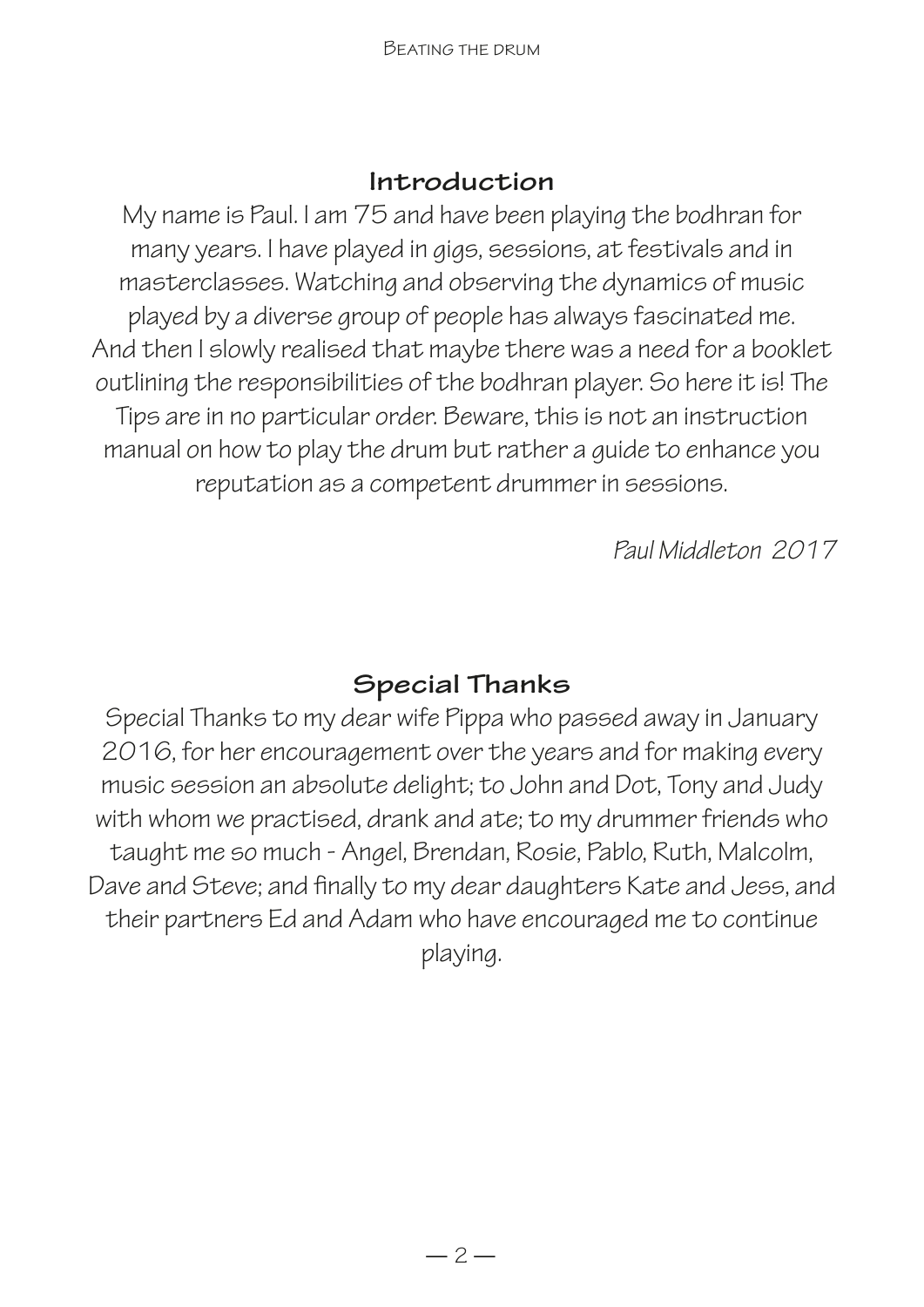### **PRACTISING**

**This really is an essential part** of being a musician. I remember a few years ago at Sidmouth Folk Festival, I attended a bodhran workshop for (so-called) medium and advanced players. The instructor was a well-known player. The answers to his first question shocked me: *'how many of you practise between sessions?'* Only two of us in that group of 20 players actually bothered to pick up an instrument between sessions. This is just one of the main reasons why drummers can get such a bad name in sessions. So here are some Tips to help you along the way.

### **Enhance the reputation of the bodhran,**  don't destroy it. Many sessions have been

ruined or spoilt by enthusiastic amateurs who believe they can contribute to a session by beating the drum, or maybe I should say, beating the hell out of a drum. This is so disrespectful to the melody musicians and completely unacceptable. When I first started playing, I attended many sessions over a 2 year period with my wife. I listened and looked and absorbed the music. I did not join in. I knew I was not ready.

# *Tip 2*

*Tip 1*

**Make sure your drum is always available to play at home.** There is no point in keeping

your bodhran packed away - place it on top of its case with beaters waiting and ready to go.

# *Tip 3*

#### **Keep a folder on your computer desktop containing 10 tunes.** These should be different

types of tune played by your favourite musicians, at different speeds - jigs, reels, hornpipes, polkas, marches etc. My folder even contains some wonderful and difficult Latin American rhythms which help to extend my skills. They really stretch you.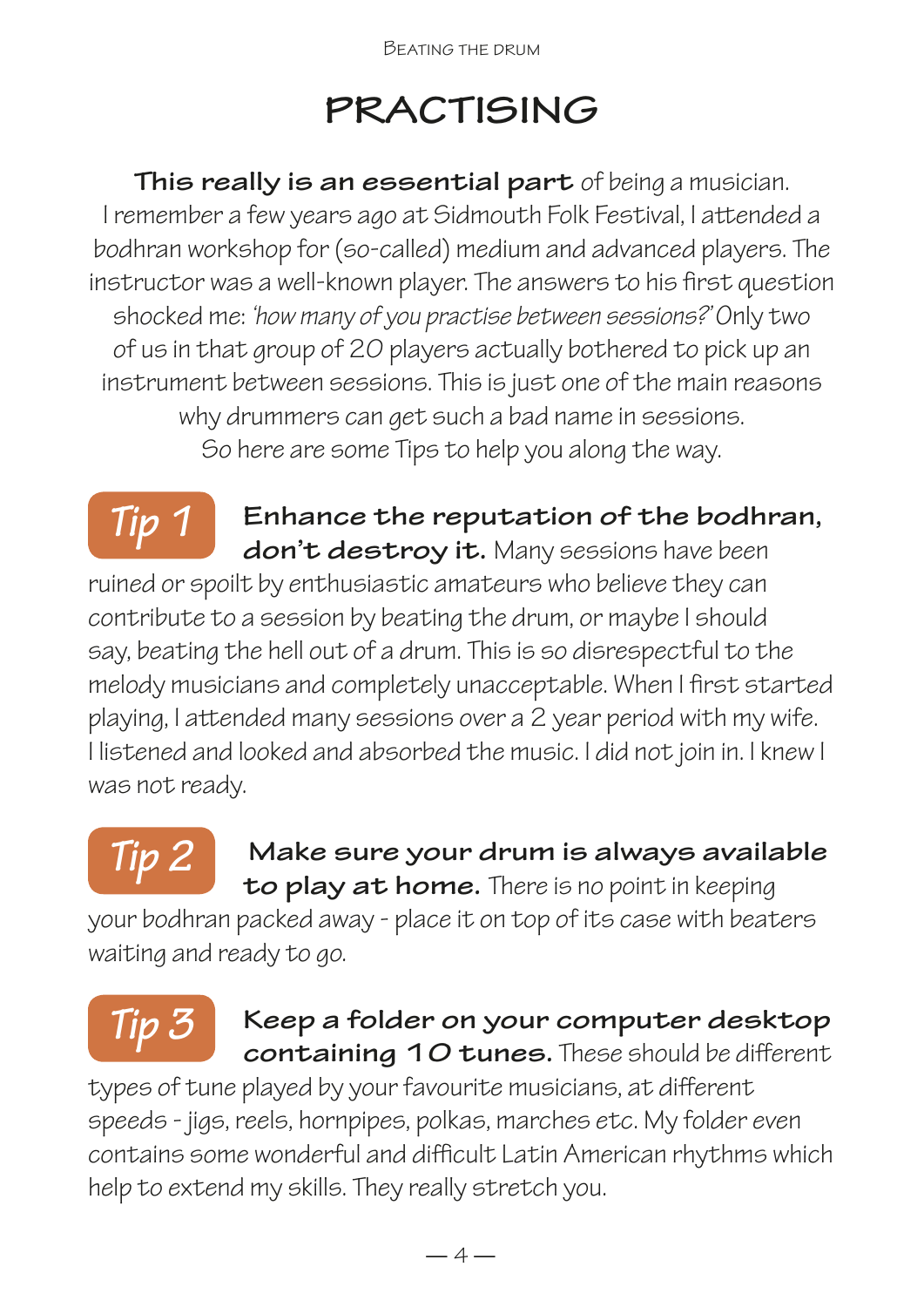#### **When you hear a new 'Best Tune' at a session, find out its name and source.** *Tip 4*

Then you can research its origin, download to your desktop folder and use it for an enjoyable practice.

### **Constantly repeat your drumming**

**techniques.** You will find that a particular drumming phrase is quite difficult until mastered. Practise and repetition is the only solution, and then suddenly 'muscle memory' kicks in and you can move on to the next drumming technique to master. The internet is quite useful in finding new rhythms as there are top bodhran players who break these rhythms down into their component parts so you can learn them more easily.

## *Tip 6*

*Tip 5*

### **Take your drum to practise on holiday!**

I suppose this really applies to holidays in the UK, but when I lived in Spain I found that on many occasions I used my drum case as hand luggage. The drum by definition is hollow and can usually take quite a few essential items, even tablets and computers. But I had the luxury of having a base in the UK, so the drum was my hand luggage for quite a few years - I took it everywhere. You never know when a session might creep into your holiday evenings!

# *Tip 7*

### **Learn by looking at and listening to, the best.** Most, if not all drummers, should have

looked at and listened to the best players, on the internet. But it should not be just looking and admiring. Note particularly at how the maestros hold their beater, and what type of beater they are using for a particular tune or rhythm. The one advantage performers have over acoustic players is the miked drum. So the sound you hear on recordings is enhanced and not true to how we hear the drum in sessions. But it is still good to hear the best in the best circumstances.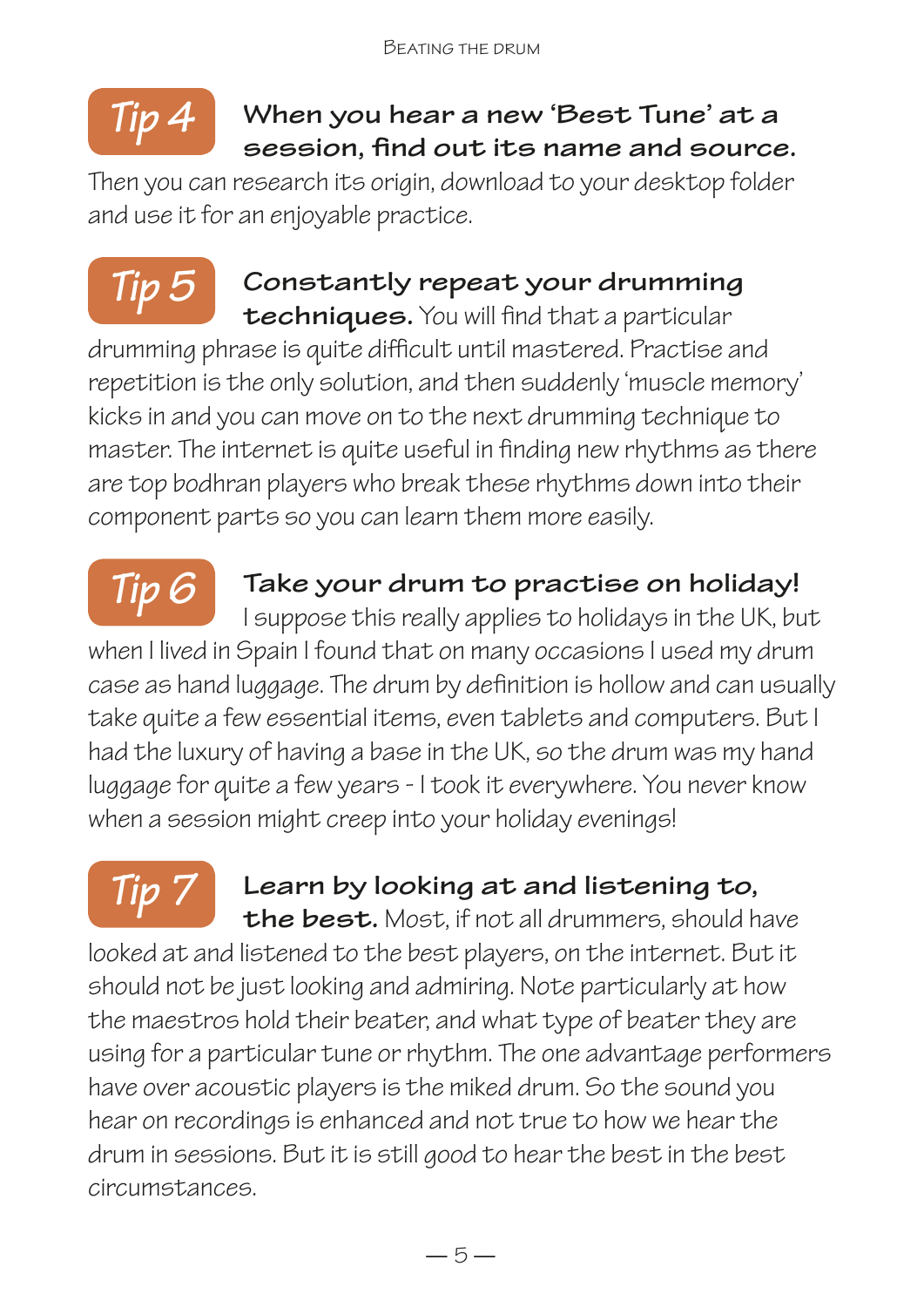### **Adjust your grip to your circumstances.**

This sounds like a strange Tip, but consider. You may have arthritis of the fingers or thumb (like myself), or your reflexes may be slow because of your age. So don't try and do the impossible - if the pace of the tune is frantic as in some Irish tunes, go half speed and gradually build up your flexibility to try and manage the increased speed.

#### **Experiment with your grip.** As you know,

there are two main styles in bodhran playing - Kerry style (double-ended beater) and Top End (usually single-ended beater). You may have started playing with one of these two, but you should certainly try the other as you gain more confidence. There are also many ways to hold a beater - experiment with various grips until you find one that is suitable for your style of playing. Your grip also might change if you play with another style of beater. *Tip 9*

### **Learn the importance of the up-**

**stroke.** As you gain experience and carefully listen to tunes at sessions you will soon realise that playing jigs means you have to take the up-stroke seriously. Many bodhran drummers do not. With many drummers this is a weak stroke - the down-stroke always seems much more easier and more natural. But you should practise control of the up-stroke, it really is important, particularly where the strong beat needs to be emphasised. *Tip 10*

### *Tip 11*

*Tip 8*

#### **Learn the importance of missed beat.**

You really don't have to play every beat, in fact you shouldn't! There is a huge value in missing beats for emphasis. Listen to the tune and the melody musicians. Spot the spaces - there are always tiny natural breaks. Become aware. This is probably easier for top-end players, but double-ended players should practise and practise to break up their unrelenting beats by creating spaces.